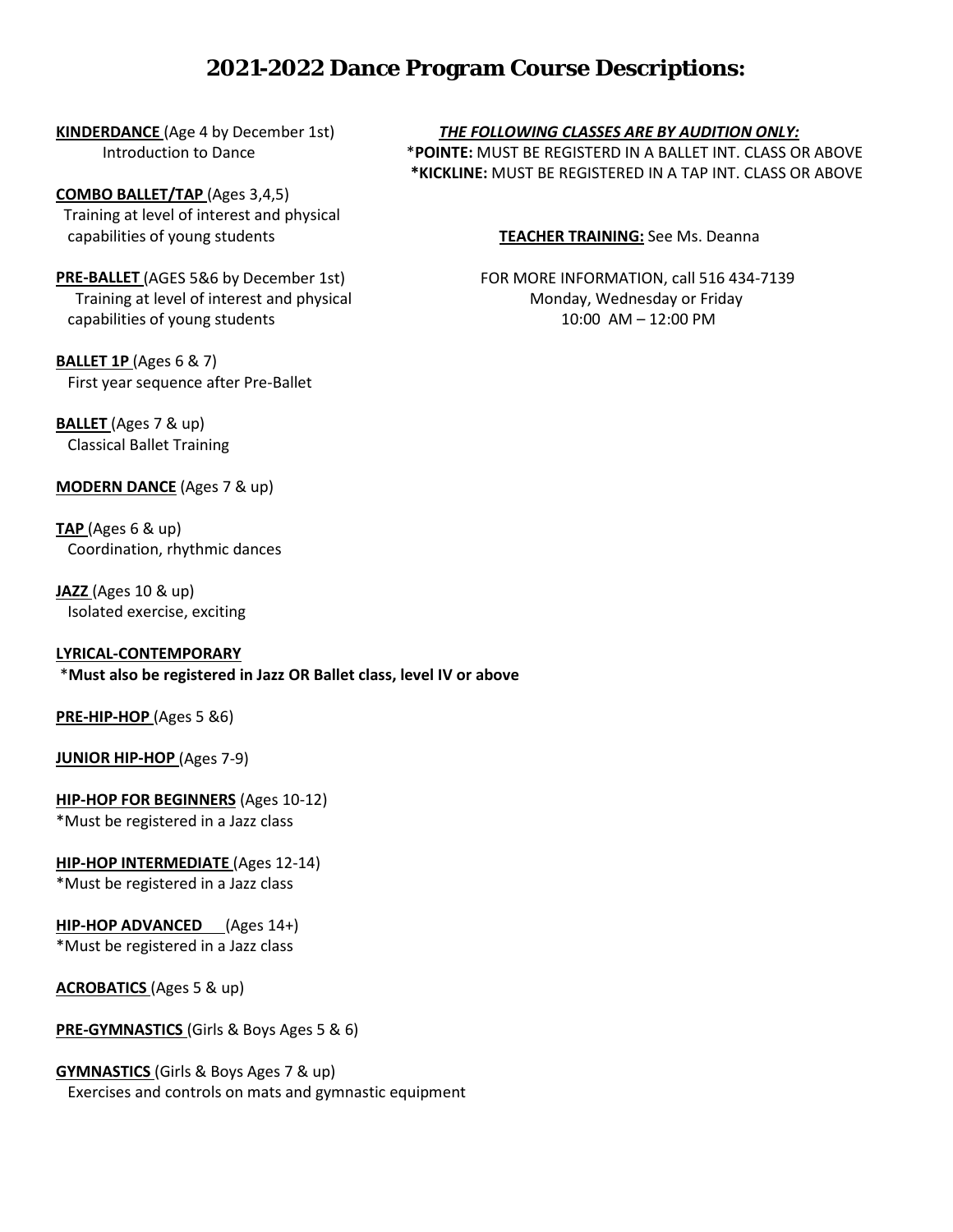# 2021-2022 Dance & Gymnastics Program Courses

revised 10/7/2021

|                       |      | Course #<br>Subject               | Room |  |  |
|-----------------------|------|-----------------------------------|------|--|--|
| Saturday 9:00-9:55 AM |      |                                   |      |  |  |
|                       | #103 | <b>Ballet III</b>                 | 201  |  |  |
|                       | #105 | <b>Ballet Int III</b>             | 203  |  |  |
|                       | #201 | Combo Ballet/Tap (Age 3) 400      |      |  |  |
|                       | #504 | Tap Intermediate III              | 206  |  |  |
|                       | #602 | Jazz II                           | 300  |  |  |
|                       | #604 | Modern I                          | 307  |  |  |
|                       | #635 | Pre-Hip Hop (Ages $5 \& 6$ ) Café |      |  |  |
|                       |      | Boys & Girls Gymnastics NGym      |      |  |  |
|                       |      | Pre-Gymnastics                    | NGym |  |  |
|                       |      |                                   |      |  |  |

#### Saturday **10:00-10:55 AM**

| #104 | <b>Ballet Intermediate</b>          | 203  |
|------|-------------------------------------|------|
| #108 | Ballet Intermediate I               | 300  |
| #211 | Kinderdance                         | 201  |
| #400 | Lyrical                             | 306  |
| #508 | Tap III-IV                          | 204  |
| #605 | Jazz I                              | 307  |
| #606 | <b>Jazz III-IV</b>                  | 302  |
| #620 | Modern Intermediate III             | 206  |
|      | #632 Junior Hip Hop (Ages 7-9) Café |      |
|      | #705 Acrobatic Basic Skills         | SGym |
|      | Boys & Girls Gymnastics NGym        |      |
|      | Pre-Gymnastics                      | NGym |

## **\*\*FOR GYMNASTICS REGISTRATION ONLY:**

Please indicate the hour and class most convenient for you.

# **PROPER DANCEWEAR/SHOES ARE REQUIRED FOR ALL CLASSES!!**

| Course $#$                               | <b>Subject</b>                                                                         | Room        |  |  |  |
|------------------------------------------|----------------------------------------------------------------------------------------|-------------|--|--|--|
| <b>Saturday 11:00-11:55 AM</b>           |                                                                                        |             |  |  |  |
| #101                                     | <b>Ballet IP</b>                                                                       | 203         |  |  |  |
| #102                                     | <b>Ballet II</b>                                                                       | 201         |  |  |  |
| #501                                     | Tap Intermediate                                                                       | 306         |  |  |  |
| #601                                     | Jazz Intermediate III                                                                  | 300         |  |  |  |
| #603                                     | Modern II                                                                              | 307         |  |  |  |
| #608                                     | Jazz Intermediate I-II                                                                 | 206         |  |  |  |
| #611                                     | Modern III-IV                                                                          | 204         |  |  |  |
| #612                                     | Modern Advanced                                                                        | 302         |  |  |  |
|                                          | #633 Hip Hop Beginners (Ages 10-12) Café                                               |             |  |  |  |
|                                          | #703-707 Acrobatic Int-Adv Skills                                                      | SGym        |  |  |  |
|                                          | Boys & Girls Gymnastics                                                                | <b>NGym</b> |  |  |  |
| .                                        | Pre-Gymnastics                                                                         | <b>NGym</b> |  |  |  |
|                                          | <b>Saturday 12:00-12:55 PM</b>                                                         |             |  |  |  |
| #106                                     | Pre-Ballet                                                                             | 307         |  |  |  |
| #109                                     | <b>Ballet IV</b>                                                                       | 201         |  |  |  |
| #113                                     | <b>Ballet Advanced</b>                                                                 | 300         |  |  |  |
| #203                                     | Tap I-II                                                                               | 400         |  |  |  |
| #210-215 Combo Ballet/Tap (Ages 4&5) 203 |                                                                                        |             |  |  |  |
| #610                                     | Jazz V                                                                                 | 302         |  |  |  |
| #624                                     | Modern Int I-II                                                                        | 206         |  |  |  |
| #629                                     | Hip Hop Int (Ages 12-14)                                                               | Café        |  |  |  |
|                                          | Boys & Girls Gymnastics                                                                | NGym        |  |  |  |
|                                          | Pre-Gymnastics                                                                         | <b>NGym</b> |  |  |  |
| <b>Saturday 1:00-1:55 PM</b>             |                                                                                        |             |  |  |  |
| #100<br>#401<br>#619                     | Pointe (Audition Only)<br>Kickline (Audition Only)<br>Hip Hop Advanced (Ages 14+) Café | 300<br>206  |  |  |  |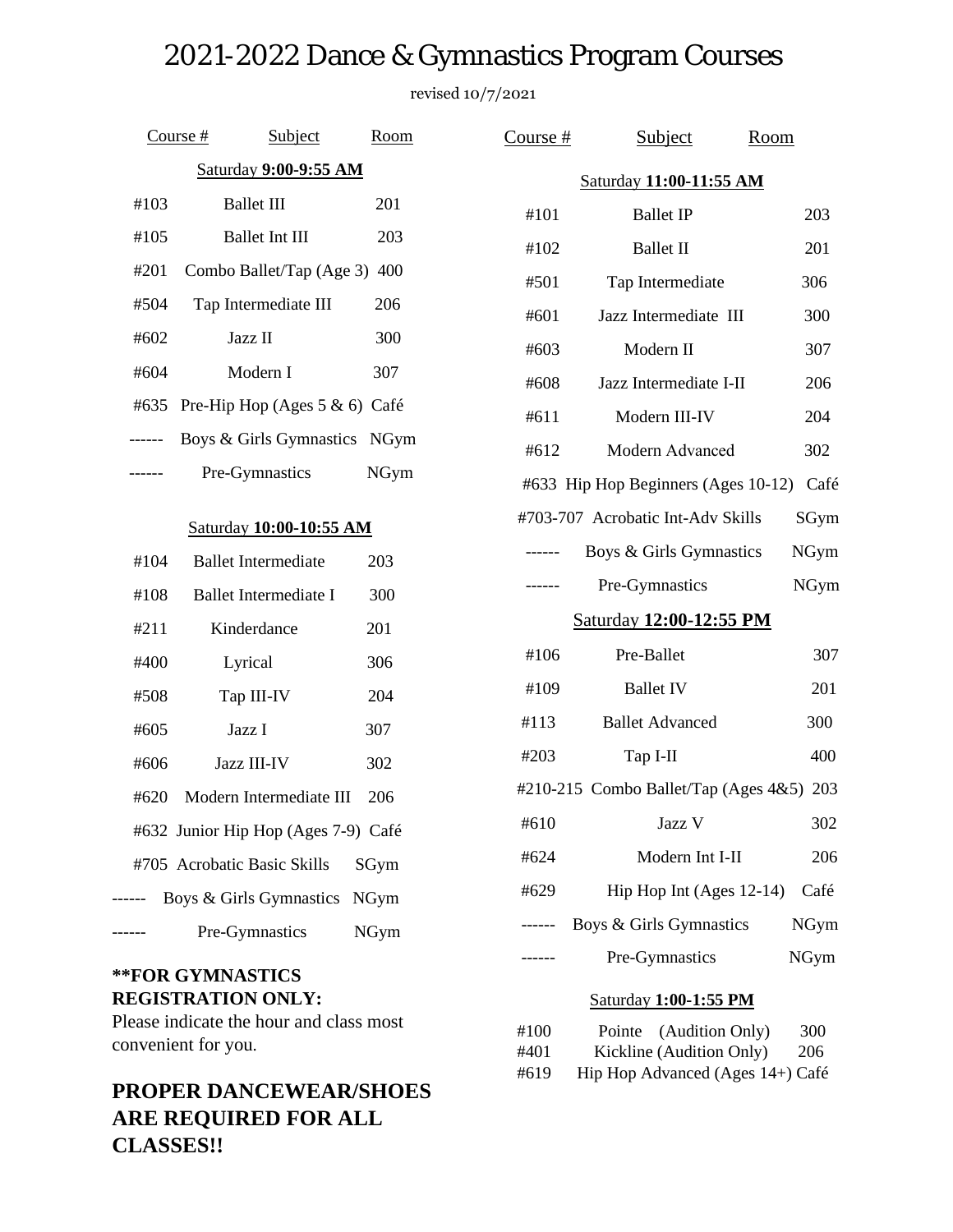## 2021-2022 Dance Program

and run for fifty-five minutes. dance/acrobatic course. PROMPTNESS and CONSISTENT ATTENDANCE are MANDATORY. The ANNUAL FEE is \$200 for EACH

Please pick up students promptly at dismissal time, as we cannot provide Full payment is due upon registration,

halls during class time. is cancelled. All classes are subject to

Full payment for recital costumes is due emergency.

Classes begin on the hour, The ANNUAL FEE is \$180 for EACH

gymnastics course.

supervision outside of the classes. EXCEPT for audition classes. Payment is made at [www.MySchoolBucks.com.](http://www.myschoolbucks.com/) No one is allowed in classrooms at This will cover the ENTIRE YEAR of courses, any time without a teacher. Fire laws except for Holidays, which are listed on the forbid people standing or sitting in the calendar. Refunds will be made only if a class cancellation by the school district in case of an

in early December. You may locate important information on the district's website, [www.levittownschools.com.](http://www.levittownschools.com/)

> ALL CLASSES ARE HELD IN THE GARDINERS AVENUE SCHOOL. If any accommodations are needed, please advise upon registration.

 For any questions, please call 516-434-7139 on Mondays, Wednesdays, or Fridays between 10:00 AM and 12:00 PM.